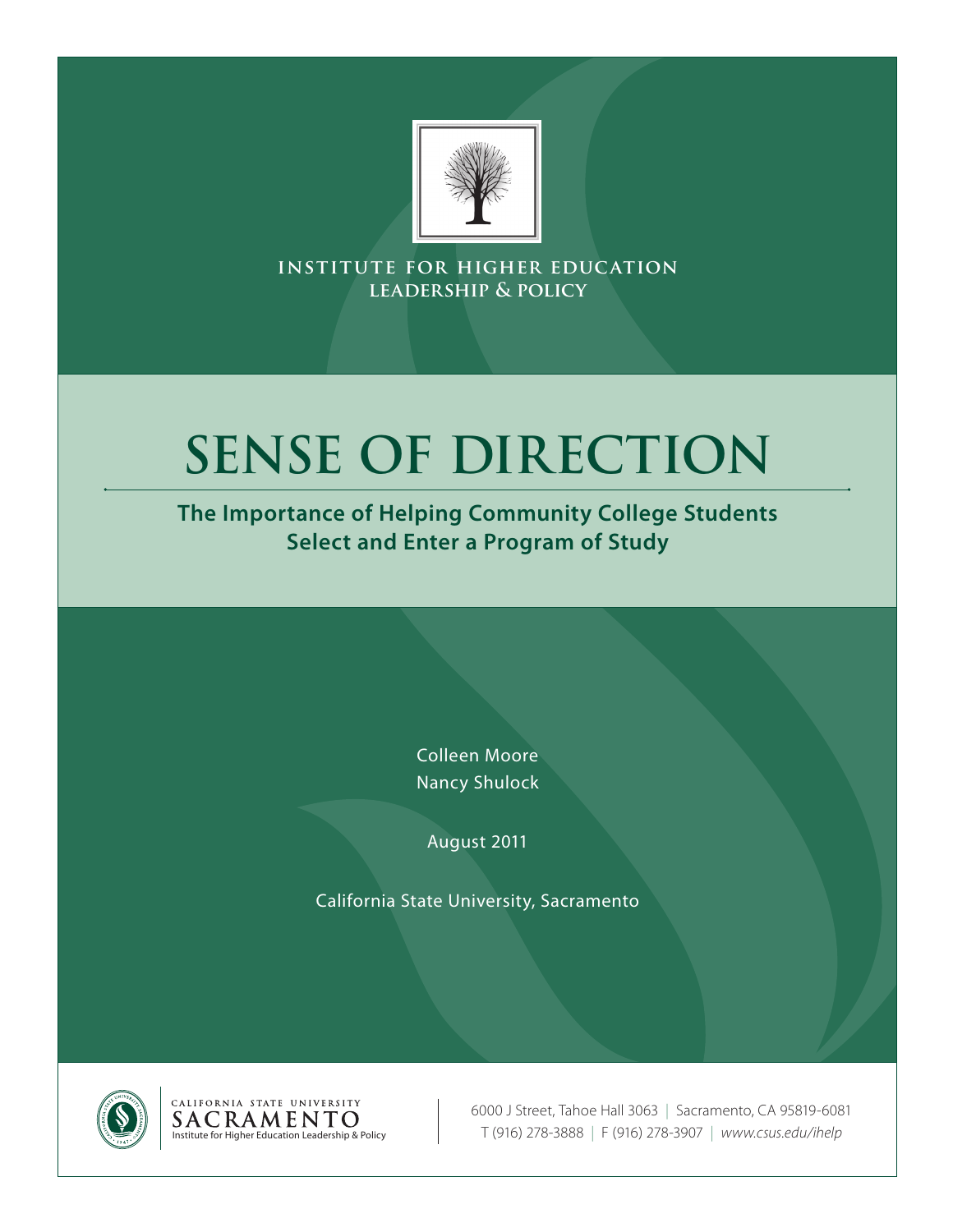# **Executive Summary**

The California Community Colleges (CCC) are committed to increasing the rate at which entering students persist to completion of a certificate or degree or transfer to a university. Recent research suggests that efforts to increase student success in community colleges need to focus on helping new students choose and enter a program of study. Too many students accumulate credits in disparate areas that don't add up to a coherent academic program. Entering a program of study also helps students connect to the college in ways that promote completion. This report examines the progress of an entering cohort of CCC students into and through programs of study to completion of a certificate, associate degree, or transfer to a university. The results point to three main conclusions:

- 1. Entering a program of study (defined as completing 9 college-level credits in one programmatic area) is a critical milestone on the path to completing a college certificate or degree that only half of all entering CCC students reach.
	- $\Box$  60% of incoming CCC students attempted to enter a program (by enrolling in the requisite credits) and 49% succeeded in entering a program (by completing the credits)
	- Black and Latino students were less successful than white and Asian students at entering a program, while older students were less likely than younger students to try
	- $\blacksquare$  A substantial number of students likely intended to pursue a college credential but dropped out before making enough progress to enter a program
	- $\blacksquare$  Patterns of program entry and completion varied within and across CTE and liberal arts programs
	- $\blacksquare$  The number of students in just one entering cohort who attempted to enter a program but failed to do so exceeded 50,000, suggesting that there is a significant number of students, from multiple entering cohorts, enrolled in the CCC at any one time who are interested in but having difficulty reaching this important milestone
- 2. The earlier students enter a program, the more likely they are to complete a certificate, degree or transfer.
	- $\blacksquare$  Students who entered a program in the first year were twice as likely to complete a certificate, degree or

transfer as students who entered a program after the first year; first-year program entrants were 50% more likely to complete than those who entered a program in the second year, and the rates of completion fell sharply for students entering a program later than the second year

- 3. Analyzing students' course-taking patterns provides reliable information for determining their intended programs, but better data are needed for effective student guidance and program review.
	- $\blacksquare$  Most of the credentials earned were in the program a student "entered" based on the courses taken
	- $\blacksquare$  Having accurate data on students' declared majors would allow colleges to better serve students and strengthen academic programs

#### **Recommendations**

The CCC's efforts to increase completion will be more successful if the access mission of the colleges is re-conceived as providing access to *well-structured programs* rather than to a collection of courses that may not add up to a coherent program of study. Specific steps the colleges could take to increase the numbers of students who successfully enter programs of study in their first year include:

- Help incoming students learn about and choose programs of study through orientation or a required first-term course that covers program options as well as more general college success skills
- Ensure that certificate and degree programs are well structured and provide roadmaps of required or strongly recommended course sequences for each program of study so that students know what courses they should take in their first year of pursuing a program
- $\blacksquare$  Develop class schedules to ensure availability of courses based on students' declared programs
- Ensure that certificate and degree programs are well structured for part-time students, given that they make up a substantial majority of entering students (even as efforts are made to increase the proportion of students who attend full-time)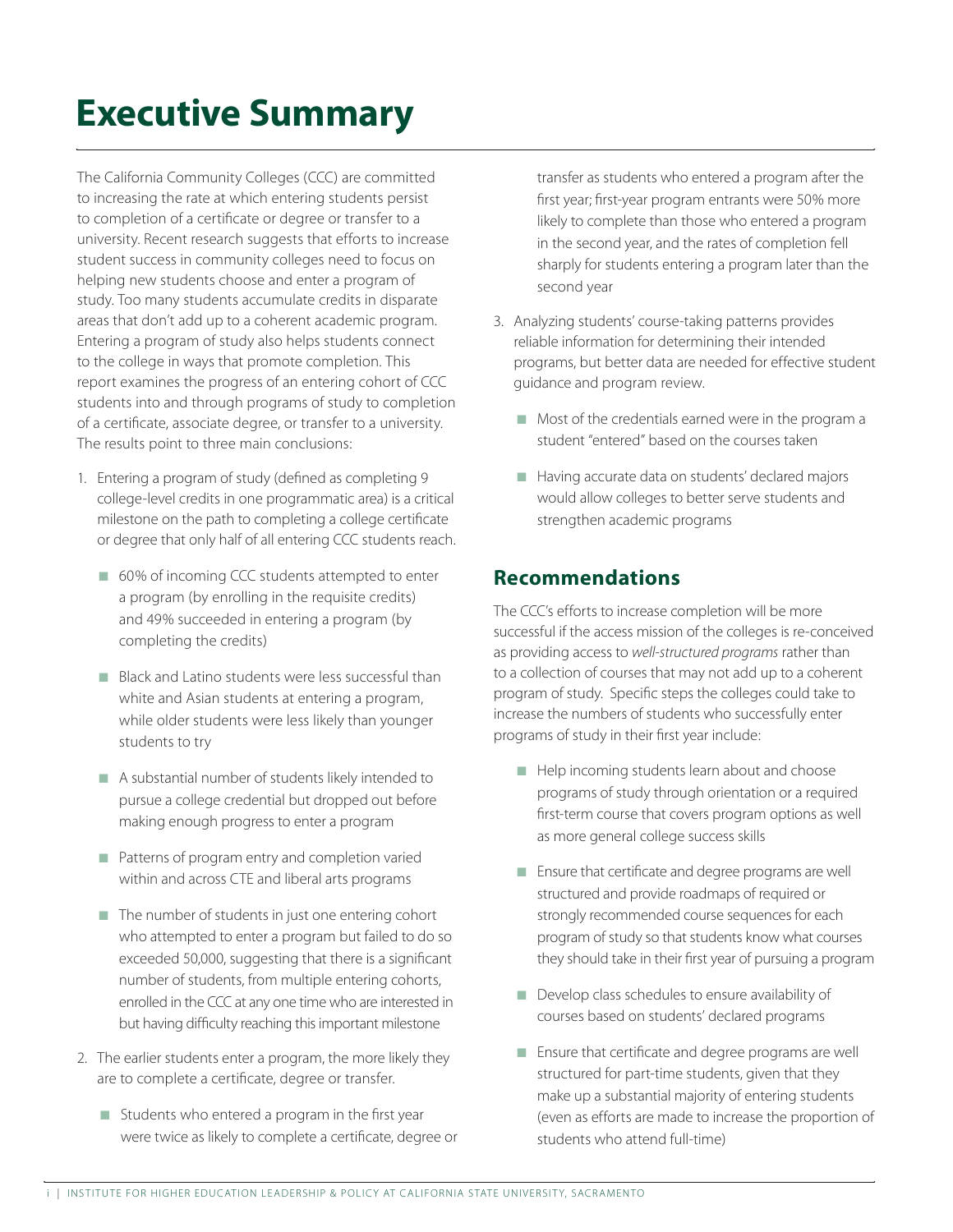### **Executive Summary**

- **n** Provide better professional development opportunities for academic advising staff, to ensure they can provide guidance for students on the full range of program options at the colleges
- $\blacksquare$  Accelerate reforms to basic skills instruction with special attention to contextualized instruction that integrates developmental math and English skills into content courses
- $\blacksquare$  Require students to declare a major program of study after a certain amount of time or accumulation of credits, and assign students faculty advisors in their declared major programs
- **n** Improve coordination between high school and community college programs to ensure that all articulated courses offered in the high schools are part of structured certificate or degree programs and to provide high school students more opportunities to learn about college program offerings

■ Keep up-to-date records of each student's major program of study so that students can be appropriately advised as to the courses they need.

Helping students choose, enter (especially within their first year of enrollment) and complete well-defined and structured programs will go far toward increasing the number of students earning college credentials of value and providing California with a well-educated workforce and citizenry.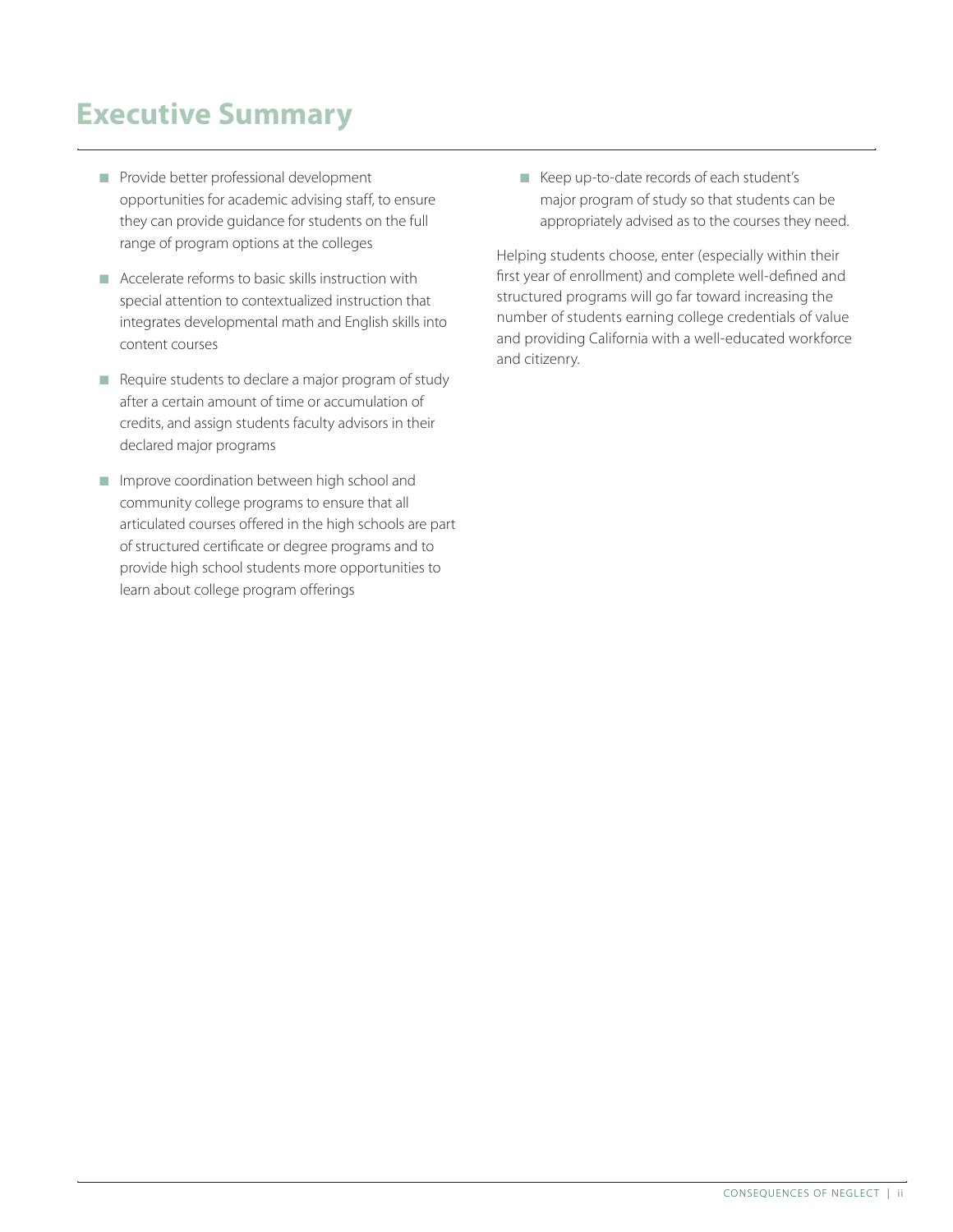# **Entering a Program of Study: An Important Milestone for Community College Students**

In California and across the country, community colleges are working to increase the number of students who complete a certificate or an associate degree, or transfer to a university in pursuit of a bachelor's degree. An emerging strategy for using data to improve student outcomes is to measure the patterns by which students reach and move through intermediate milestones on the pathway to completion, to better understand where student progress stalls.<sup>1</sup> Recent research points to the importance of the milestone students achieve when they enter a program of study.<sup>2</sup>

In order to complete a certificate or degree or to transfer as a junior to a university, a community college student must complete a set of college-level courses in a given program area, that is, they must complete a program of study. The abovementioned research finds that students who enter a program of study quickly are more likely to earn a college credential. Entering a program of study may increase retention and completion by providing students with structure and a specific roadmap to follow,<sup>3</sup> and by connecting them to faculty and students with similar interests and giving them a community and a distinct program sub-culture that supports their goals.<sup>4</sup>

This study examines student patterns of entry, or non-entry, into a program of study (see Data and Methods box for definitions). We wanted to know:

- **No. 2018** What share of incoming CCC students reach the milestone of entering a program of study? Does it vary across student populations?
- $\blacksquare$  Does the timing of program entry make a difference in the likelihood that students will complete a certificate, degree or transfer?
- $\blacksquare$  What is the distribution of CCC students across different programs or fields? Do student characteristics and student outcomes vary by program?
- $\blacksquare$  What distinguishes students who successfully enter a program from those who do not? Did students who did not enter a program want to do so, or did they have other goals?

Data limitations pose two sets of challenges for examining student success in entering programs of study. First, some students enter a community college with no intention of earning a credential, which means they can meet their goals without ever entering a program a study. Yet it is difficult to know which CCC students are intending to complete a program of study and which are not. Students are asked to state their goal on the initial application form (e.g., earn an

associate degree, improve job skills, personal interest, etc.), but the initial goal statement can be an unreliable indicator as many entering students are uninformed of their options and they can change their minds over time.<sup>5</sup> Second, colleges do not maintain comprehensive, up-to-date data about which program (or "major") students hope to complete.

To compensate for the absence of data that directly reports student intentions and declared majors, the analyses in this report use students' course-taking patterns to identify entry into a program of study as recently modeled by researchers at the Community College Research Center.<sup>6</sup> A student is considered to have entered a program of study after completing nine collegelevel semester credits (usually equivalent to three courses) in a program area (see Data and Methods box). Students who reach this point are referred to as "concentrators." We examine the progress of an entering cohort of CCC students into and through programs of study to completion of a certificate, associate degree, or transfer to a university.

### **Data and Methods:**

Data: We obtained student unit record data from the CCC Chancellor's Office for the entering cohort of first-time CCC students who enrolled in credit courses in the 2004-05 academic year. Non-credit students and high school students concurrently enrolled in the CCC were excluded. We tracked the 434,158 students over a six-year period through 2009-10.

Methods: We used students' course patterns to identify those who entered into a program of study, using a taxonomy of 21 programs - 3 liberal arts and sciences programs and 18 career technical education (CTE) programs (adapted from a taxonomy originally developed by the National Center for Education Statistics). An online appendix at *www.csus.edu/ihelp* shows our classification of the CCC's Taxonomy of Program (TOP) codes into each program.

#### Definitions:

*Attempting a Program:* Enrolling in at least 9 college-level credits within a single program, or across the 3 liberal arts and sciences programs

*Entering a Program:* Completing at least 9 college-level credits within a single program, or across the 3 liberal arts and sciences programs

*Concentrator:* A student who entered a program at some point over the six years

*Primary Program:* The program in which a student completed the highest number of credits (some students "entered" more than one program)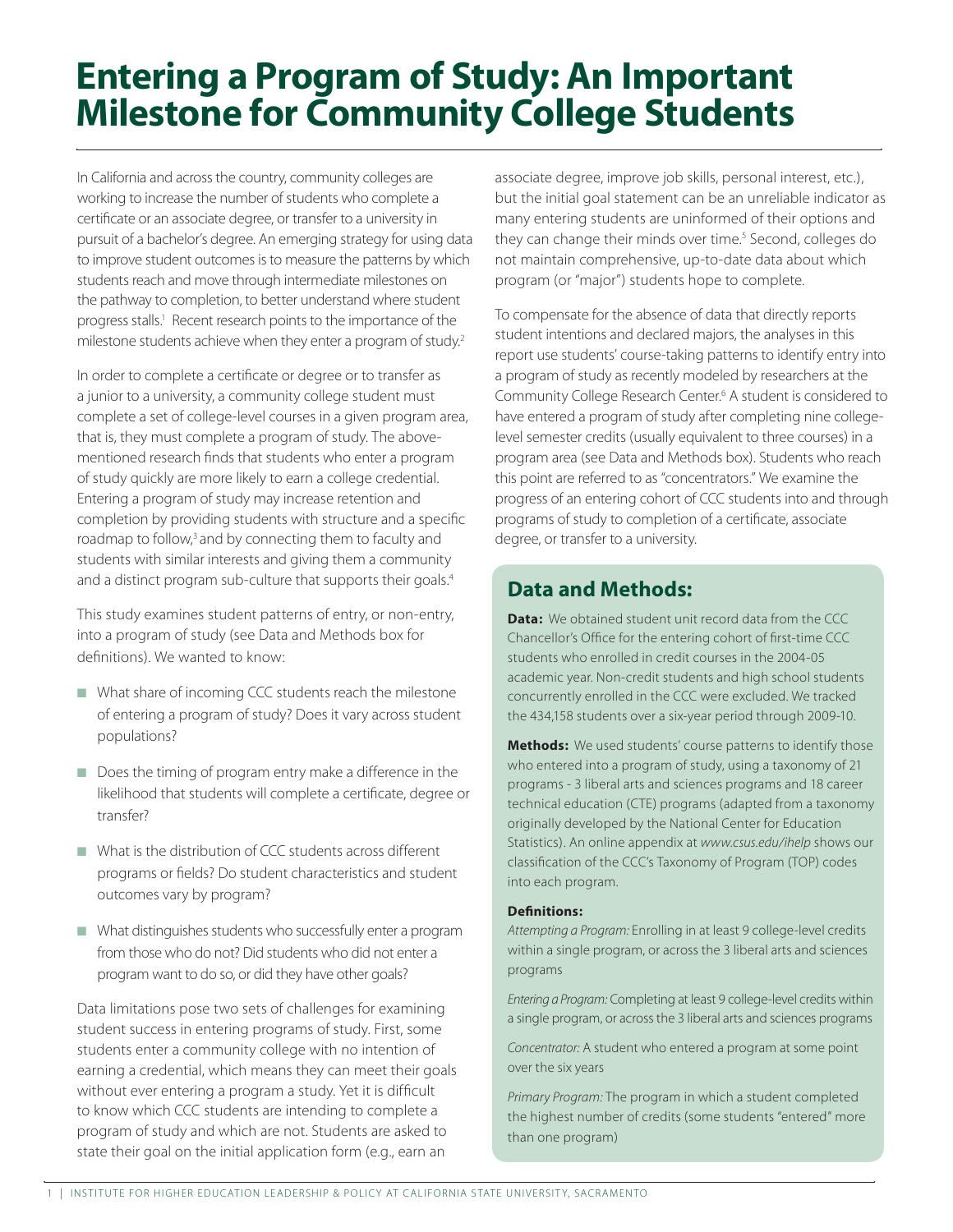# **Half of CCC Students Reach the Program Entry Milestone**

As shown in Figure 1, 60% of incoming CCC students *attempted* to enter a program within six years (by attempting at least 9 college-level credits in one program area). Just under half (49%) of incoming students *successfully entered* a program of study by completing nine or more credits in one program area.7 Program entry varied across groups of students:

- **Race/ethnicity differences.** Black and Latino students attempted to enter a program at about the same rate as white students, but they were less successful at doing so. Fifty percent of white and 56% of Asian<sup>8</sup> students successfully entered a program, compared to 46% of Latino students and 39% of black students.
- **Age differences.** Older students were less likely than younger students to enter a program, but that reflected a lesser likelihood of attempting a program rather than less success, as about 80% of those who attempted a program entered one in each age group. The lesser likelihood of attempting a program among older students is not surprising, as they are more likely than younger students to enroll in the CCC to take a few courses for interest or job advancement rather than to complete a program.
- $\blacksquare$  Full-time/part-time differences. Students who enrolled full time (defined as 12 or more credits) in their first term were twice as likely to attempt and enter a program as students who enrolled part time. As with older students, this may partly reflect different goals for enrolling. However, part-time students were less likely than

full-time students to successfully enter a program once having attempted to do so (76% as compared to 86%), an important finding given that nearly 70% of the entering cohort enrolled part-time in the first term.

The number of students in just this one entering cohort who attempted to enter a program but failed to do so exceeded 50,000, suggesting that there is a significant number of students, from multiple entering cohorts, enrolled in the CCC at any one time who are interested in but having difficulty reaching this important milestone. The failure to enter a program among those who tried indicates that some students are having difficulty passing the initial set of courses required to get started down a particular program path (e.g., Accounting I for business students or Introduction to Programming for those interested in pursuing information technology).

Most students who successfully entered a program ("concentrators") did so relatively early on, with over 60% entering a program within the first year after enrolling in the CCC and more than 80% doing so within two years (Figure 2). Black and Latino concentrators were somewhat more likely than white and Asian concentrators to enter a program later, as were older concentrators. This likely reflects their greater need to enroll in remedial courses and their higher part-time status, as part-time concentrators were substantially more likely than those attending full time to enter a program later. Ninety percent of students age 30 or older enrolled part time compared to just over half of those under age 20.



Figure 1 Share of Students Attempting and Entering a Program of Study within 6 Years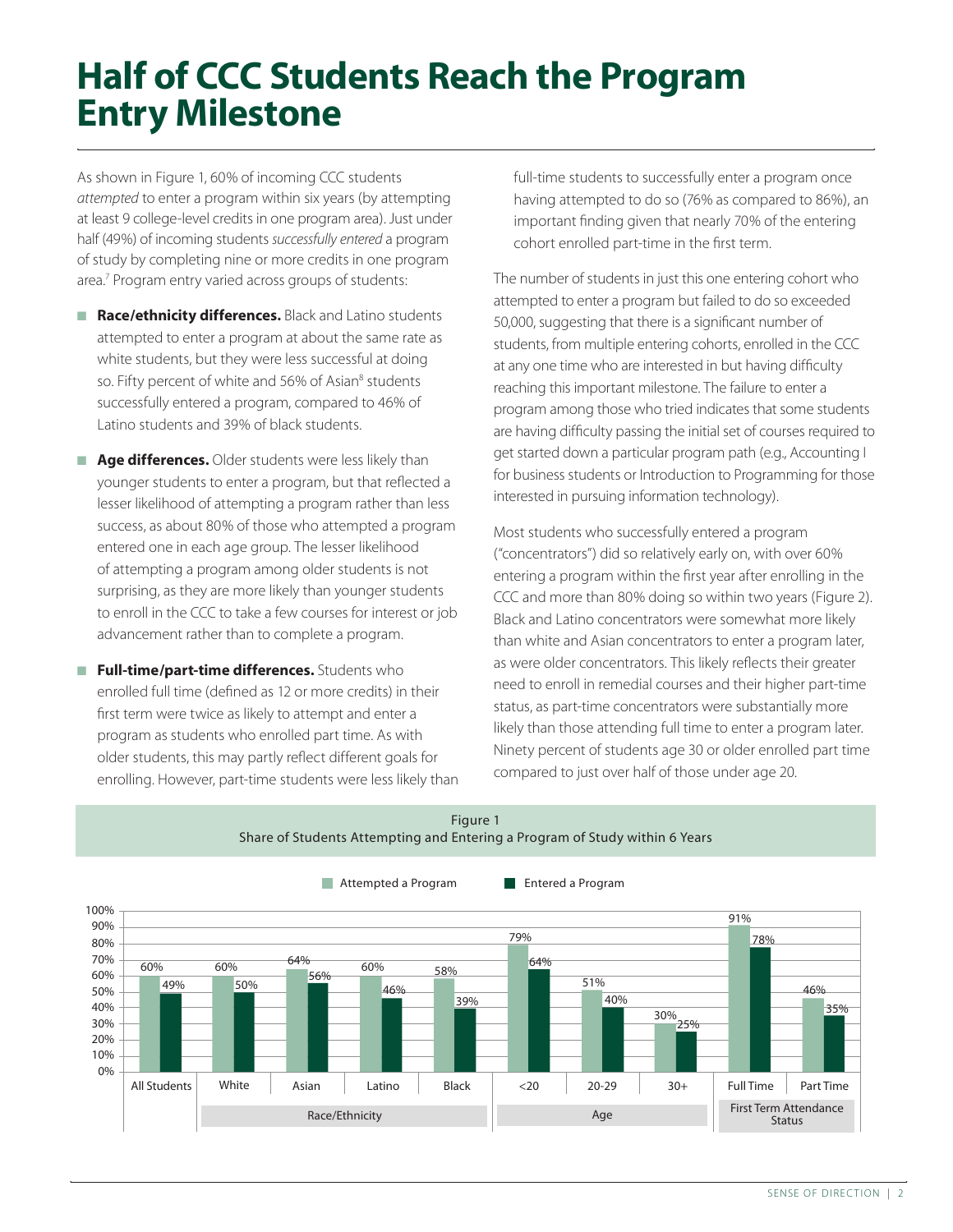### **Half of CCC Students Reach the Program Entry Milestone**

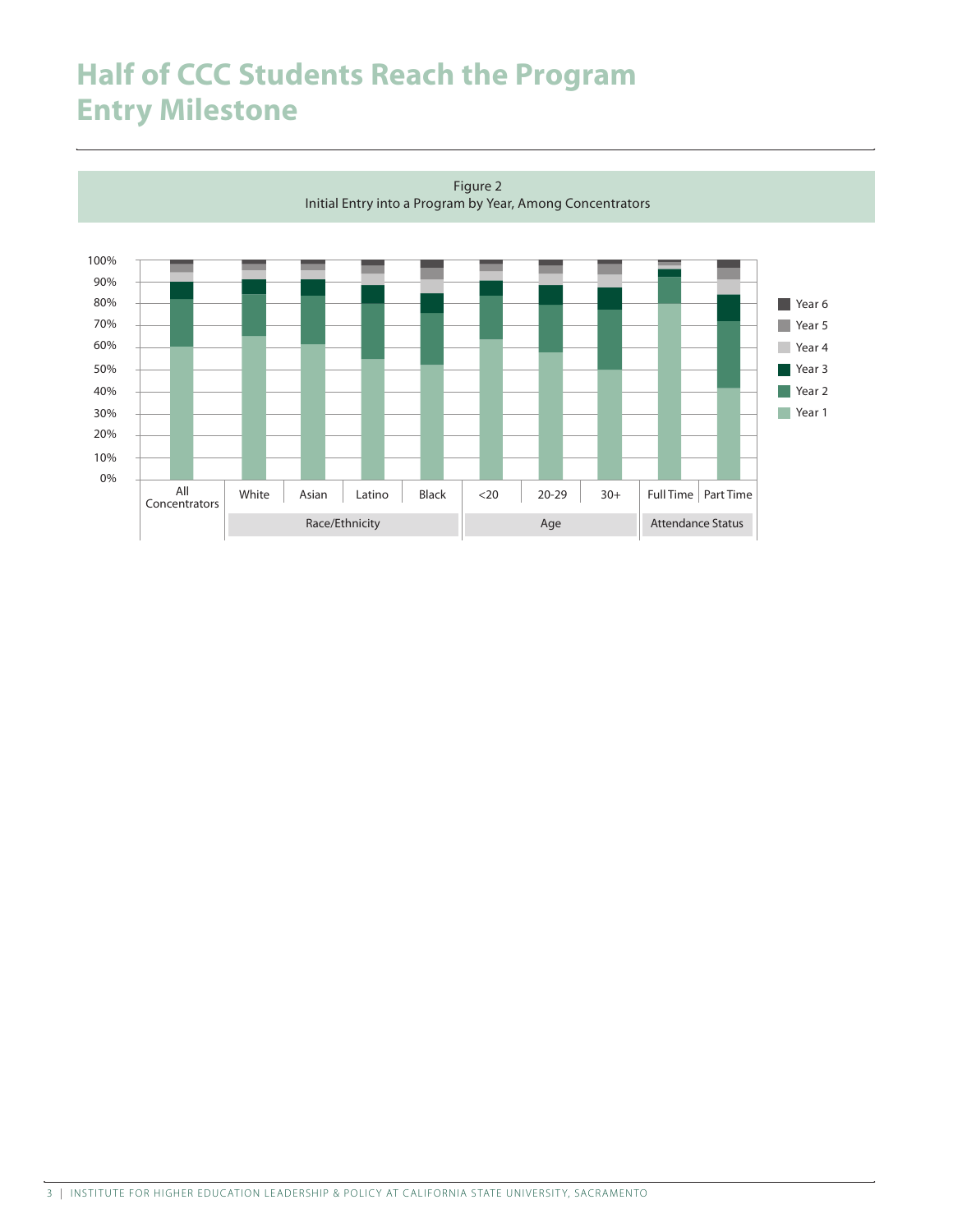## **Most CCC Students Appear to Focus on the Liberal Arts and Sciences**

As shown in Figure 3, 75% of concentrators enrolled in one of the three liberal arts and sciences programs – Arts/ Humanities/English, Math/Natural Sciences, and Social/ Behavioral Sciences. The other 25% enrolled in one of the programs defined here as career technical education (CTE). The CTE programs with the most concentrators were business, protective services, and education (Figure 4).

There was some variation across student groups in the distribution of concentrators across the liberal arts/



sciences and CTE, especially by age. Among concentrators under age 20 at the time they enrolled in the CCC, 83% concentrated in the liberal arts and sciences, compared to 70% among concentrators aged 20-29 and 43% among concentrators age 30 or older. Men were a little more likely to concentrate in CTE than women (27% and 23%, respectively). Asian students were the most likely to concentrate in the liberal arts and sciences (79%) while black students were the most likely to concentrate in CTE (27%), although the differences from the overall distribution were small.

There were larger differences across racial/ethnic groups in the distribution across specific programs than in the distribution across liberal arts/sciences and CTE. Table 1 displays the demographic characteristics of concentrators overall and in each program, revealing which programs had an over- or under-representation of students in each racial/ethnic group. For example, while 29% of all concentrators were Latino, Latinos accounted for 47% of concentrators in Education and 46% of concentrators in both Construction and Engineering/Architecture. Latinos were greatly under-represented in Nursing (17%) and Computers/Information Systems (19%). There were large gender disparities within the CTE programs. Women made up 96% of concentrators in Education and 94% of those in Cosmetology but less than 5% of concentrators in Construction and Mechanics/Repair.



#### Figure 4 Distribution of CTE Concentrators by Program (25% of Total Concentrators)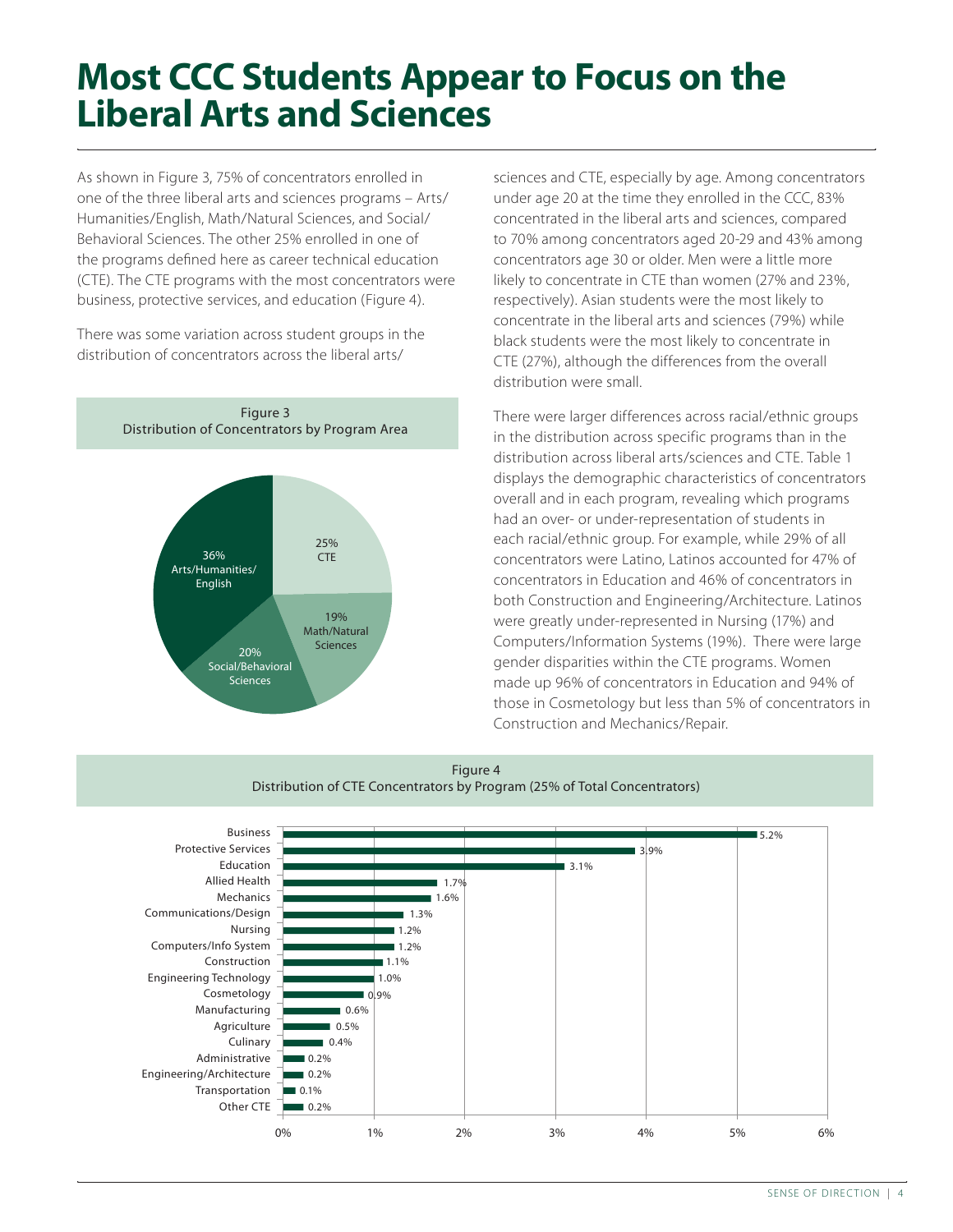### **Most CCC Students Appear to Focus on the Liberal Arts and Sciences**

| Table 1<br>Demographic Characteristics of Concentrators by Program* |          |                |               |                      |                       |               |  |
|---------------------------------------------------------------------|----------|----------------|---------------|----------------------|-----------------------|---------------|--|
| Program                                                             | Mean Age | Percent Female | Percent White | <b>Percent Asian</b> | <b>Percent Latino</b> | Percent Black |  |
| <b>Liberal Arts and Sciences</b>                                    | 20.7     | 56%            | 43%           | 22%                  | 28%                   | 7%            |  |
| Arts/Humanities/English                                             | 20.8     | 57%            | 45%           | 19%                  | 29%                   | 7%            |  |
| Math/Natural Sciences                                               | 20.8     | 55%            | 39%           | 30%                  | 25%                   | 5%            |  |
| Social/Behavioral Sciences                                          | 20.3     | 55%            | 43%           | 18%                  | 30%                   | 8%            |  |
| Career/Technical                                                    | 25.9     | 50%            | 42%           | 17%                  | 32%                   | 8%            |  |
| <b>Business</b>                                                     | 27.2     | 58%            | 42%           | 26%<br>24%           |                       | 7%            |  |
| <b>Protective Services</b>                                          | 22.5     | 26%            | 46%           | 7%<br>39%            |                       | 7%            |  |
| Education                                                           | 27.0     | 96%            | 31%           | 47%<br>13%           |                       | 8%            |  |
| Allied Health                                                       | 28.6     | 67%            | 48%           | 20%<br>25%           |                       | 7%            |  |
| Mechanics/Repair                                                    | 23.4     | 4%             | 35%           | 18%                  | 41%                   |               |  |
| Communications/Design                                               | 24.9     | 42%            | 48%           | 17%                  | 27%                   | 7%            |  |
| Nursing                                                             | 26.1     | 82%            | 40%           | 36%                  | 17%                   | 6%            |  |
| Computers/Info Systems                                              | 29.1     | 28%            | 48%           | 27%                  | 19%                   | 5%            |  |
| Construction                                                        | 28.3     | 5%             | 40%           | 7%                   | 46%                   |               |  |
| <b>Engineering Technology</b>                                       | 23.1     | 34%            | 30%           | 12%                  | 38%                   |               |  |
| Cosmetology                                                         | 21.4     | 94%            | 45%           | 10%                  | 32%                   | 12%           |  |
| Manufacturing                                                       | 26.8     | 24%            | 49%           | 11%                  | 33%                   |               |  |
| Agriculture                                                         | 28.0     | 47%            | 73%           | 5%                   | 20%                   |               |  |
| Culinary                                                            | 24.8     | 50%            | 39%           | 20%                  | 27%                   |               |  |
| Administrative                                                      | 31.4     | 81%            | 46%           | 14%                  | 32%                   | 8%            |  |
| Engineering/Architecture                                            | 22.3     | 28%            | 30%           | 24%                  | 46%                   | 1%            |  |
| Transportation                                                      | 24.0     | 26%            | 57%           | 15%                  | 20%                   | 5%            |  |
| Other CTE                                                           | 34.0     | 74%            | 46%           | 8%                   | 26%                   | 19%           |  |
| <b>All Concentrators</b>                                            | 22.0     | 55%            | 43%           | 20%                  | 29%                   | 7%            |  |
| <b>All Students in Cohort</b>                                       | 25.3     | 52%            | 42%           | 18%                  | 31%                   | 9%            |  |

\* Shaded cells in the age column indicate programs with a mean age more than 2 years above that for all concentrators. Shaded columns in the gender and race/ ethnicity columns indicate a share that is more than 5% over (green) or under (gray) the share among all concentrators.

### **Likely Overstatement of Liberal Arts Majors**

Some caution is warranted in taking the large majority (75%) of students found to be concentrating in the liberal arts and sciences as a true measure of students' preference for the liberal arts over CTE. For our purposes, a student's primary program was defined as the one in which he or she had completed the most credits. Many students, especially those entering the CCC straight out of high school, are advised to begin taking general education (GE) courses if they are not sure of their specific goals, and can accumulate credits in the liberal arts and sciences during early exploration. Students planning to transfer, even in disciplines defined here as part of CTE such as Nursing or Engineering/Architecture, would also take many liberal arts and sciences courses to meet GE

and lower-division major requirements. For example, those intending to transfer in engineering might complete more credits in math and science while enrolled at the CCC than in engineering, as most engineering coursework would occur after transfer. Among students in the cohort for whom a "major" was ever noted in the CCC's data, more than half named something defined here as CTE, suggesting more interest in those disciplines than our method of assigning students to a primary program would indicate, although as noted earlier the system's data are problematic. As we show later in this report, among those concentrators who earned a certificate or degree from the CCC, a large majority (70% or more, depending on the field) earned it in the field we identify as their primary one, suggesting that the method we used to assign students to a program is a reasonable measure of major in the absence of actual data on students' declared majors.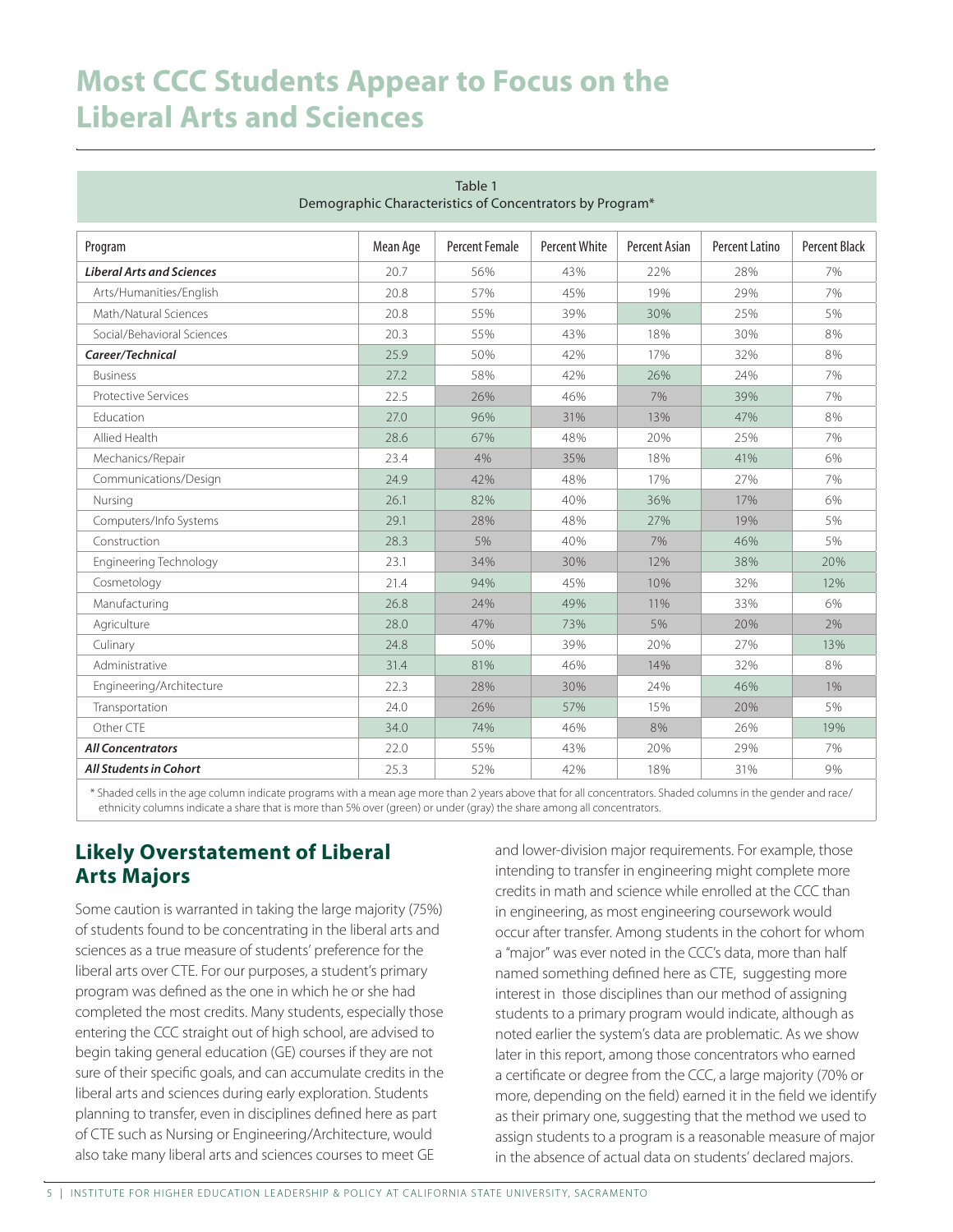# **The Importance of Understanding and Promoting Program Entry**

### **Student Outcomes Vary by Program**

Figure 5 shows the highest outcome after six years for all students in the 2004-05 entering cohort, for those who concentrated in either the liberal arts and sciences or CTE, and for those who attempted at least nine credits in a program but did not complete them.<sup>9</sup> About a quarter (23%) of all entering students had either earned a CCC credential (certificate or degree) or had transferred to a university, and another five percent were still enrolled in the last term (spring 2010) having earned at least 30 college credits. Among concentrators in the liberal arts and sciences, 41% had completed a certificate, degree or transfer and another 11% were still enrolled. Completion was slightly lower among CTE concentrators – 36% had earned a certificate or degree or had transferred after six years, and 11% were still enrolled. That 11% of students who have successfully entered

programs are still enrolled after six years (without having completed a program) is strong evidence that colleges must do more to create clear pathways for students to follow and ensure sufficient course offerings for those pathways.

Among those who attempted but did not enter a program, a few earned a certificate (probably short-term) and some transferred to a university, but the overall completion rate was only about eight percent. Those who transferred enrolled in an institution outside the California public university systems, as students must complete a 60-credit transfer curriculum in order to enroll in the University of California or California State University.

Student outcomes were similar across the three liberal arts and sciences programs (Figure 6). Concentrators in Math/ Natural Sciences had the highest overall completion rate,



Figure 5 Highest Outcome within 6 Years

Figure 6 Highest Outcome within 6 Years among Concentrators in Liberal Arts/Sciences

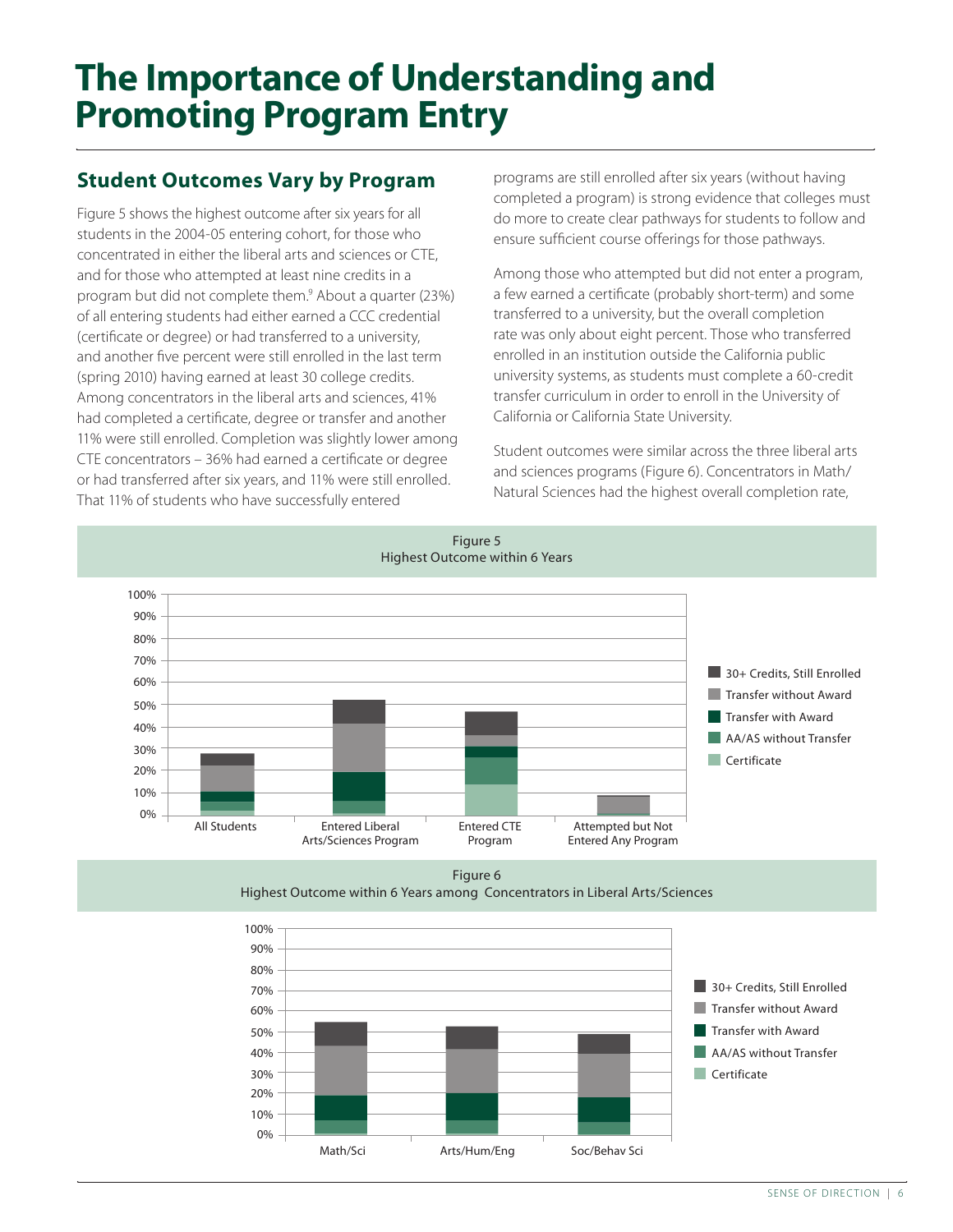### **The Importance of Understanding and Promoting Program Entry**



with 43% of concentrators earning a certificate or degree or transferring to a university, compared to 41% for Arts/ Humanities/English and 39% for Social/Behavioral Sciences. They were also the most likely to be still enrolled with at least 30 college-level credits earned (12%). Most completions in all three liberal arts and sciences programs were transfers to a university (mostly without earning a CCC award); there were almost no certificates earned.

There were more substantial differences in outcomes across the CTE programs, with the highest completion rate, 75%, occurring among concentrators in Nursing (Figure 7). The high completion rate for Nursing is not surprising, given that students must successfully complete many prerequisite courses before they can even apply for admission to vocational and registered nursing programs and enroll in nursing courses. Once admitted, students move through nursing programs as a cohort, advancing through a highly structured curriculum designed around licensing requirements. Other programs with comparatively high completion rates included Allied Health (54%) and

Cosmetology (51%). Some of the difference in rates of completion across the CTE programs likely reflect issues other than the effectiveness of the programs at serving students, including licensing requirements for working in related professions (e.g., Allied Health, Cosmetology), the market value of credentials in a particular field, the demand for workers with skills even short of a completed certificate or degree, and the importance of industry certifications compared to college-issued certificates (e.g., Computers/ Information Systems).

The types of completion (certificate, degree, transfer) that were most common also varied across the CTE programs, reflecting variation in the labor market requirements for credentials across occupations. For example, more than 80% of students who completed in Cosmetology and Construction programs stopped at a certificate rather than proceeding to an associate degree, while 70% of Nursing completers stopped at an associate degree, and nearly 70% of Engineering/Architecture completers transferred to a university (with or without a CCC credential).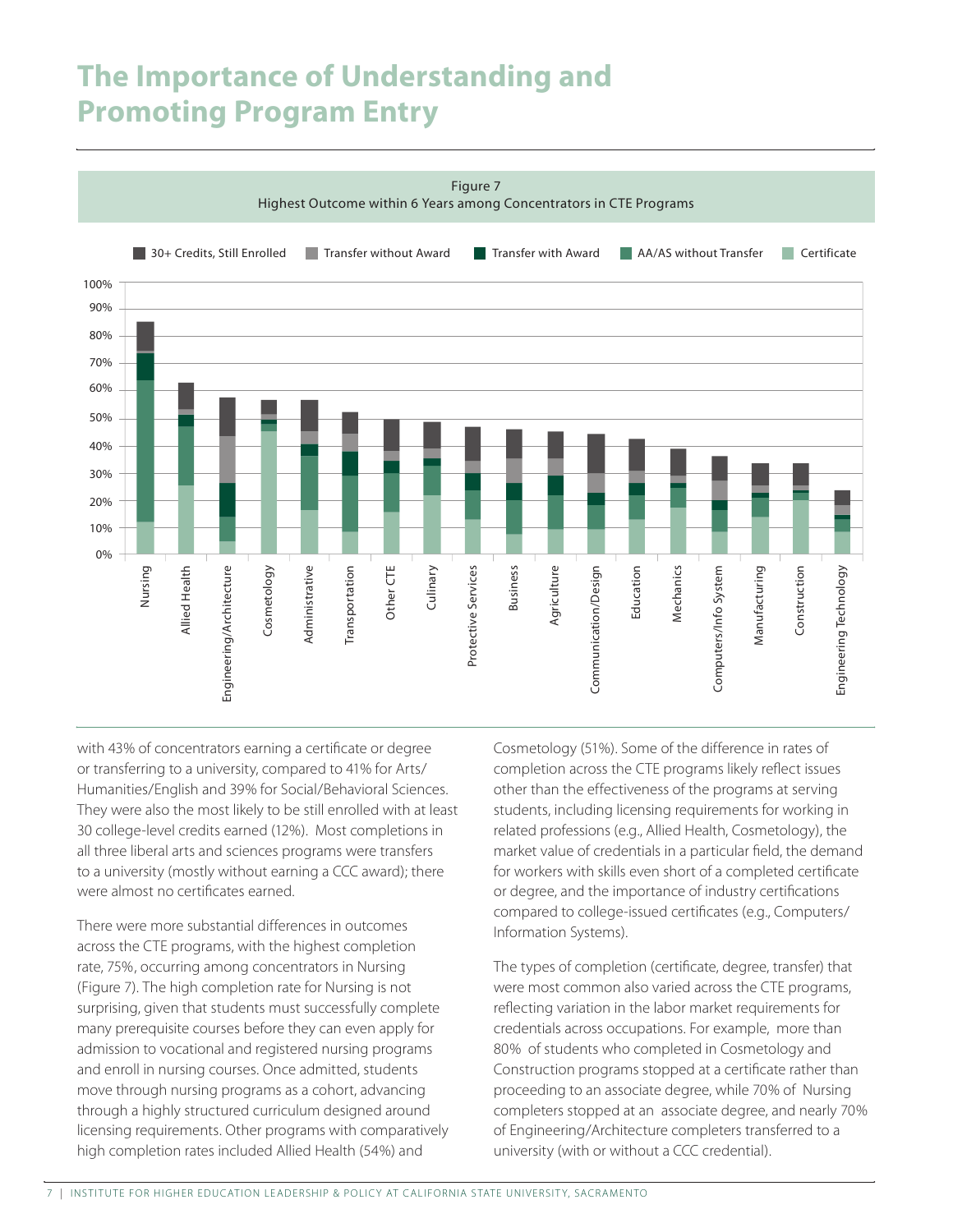#### **Completion Rate Higher among Students Who Enter a Program Early**

As shown in Figure 8, outcomes were better among those who entered a program soon after enrolling in the CCC. About half (49%) of students who entered a program within one year of enrolling completed a certificate, degree or transfer. Those who entered a program in the second year were over one-third less likely to have completed anything within six years (32% completion rate), and the rates of completion fell sharply for students entering a program even later. The completion rate of students who entered a program in the first year was nearly twice as high as for students who entered at any later point (Figure 9). The rate of enrolling in a university without having earned any CCC award was fairly similar (8-12%) for students entering a program at any point after the first year.

It is known that the majority of CCC students enter college academically unprepared, although the cohort data do not include information on students' assessment test results or any other indicators of academic preparation level. But using information on the number of developmental (or "basic skills") courses taken, we found that early program entry was associated with a higher completion rate for all students, regardless of the number of developmental courses in which they enrolled (Figure 10). This tells us that assisting students to identify and enter a program of study early on is an important strategy for colleges to undertake not just for college-ready students but also for students who are striving to become college-ready. Accordingly, efforts to improve developmental education might best be undertaken in the context of students' programmatic interests.



Figure 9



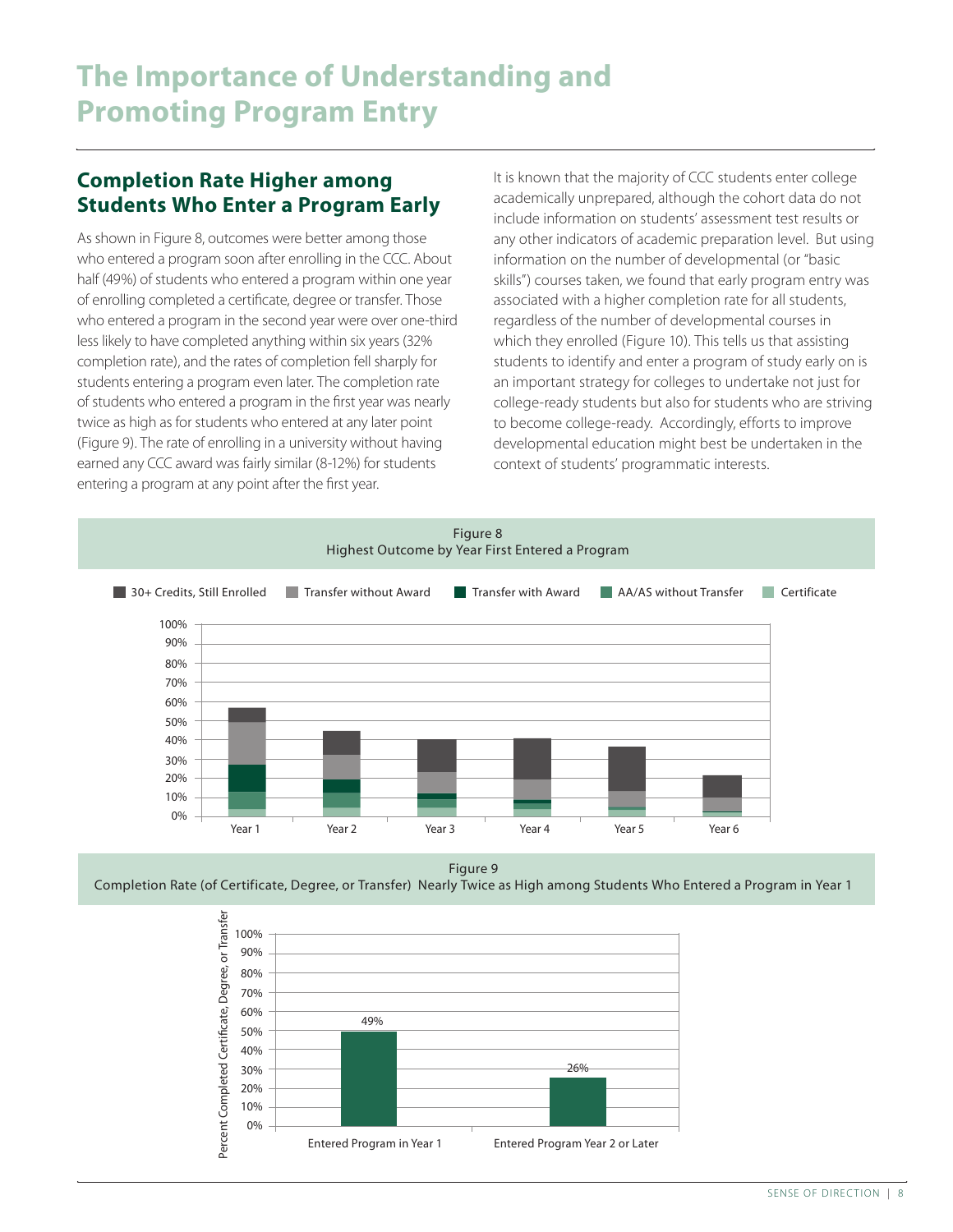### **The Importance of Understanding and Promoting Program Entry**

Figure 10

Early Program Entry Associated with Higher Completion Rate, Regardless of Number of Developmental Courses Attempted

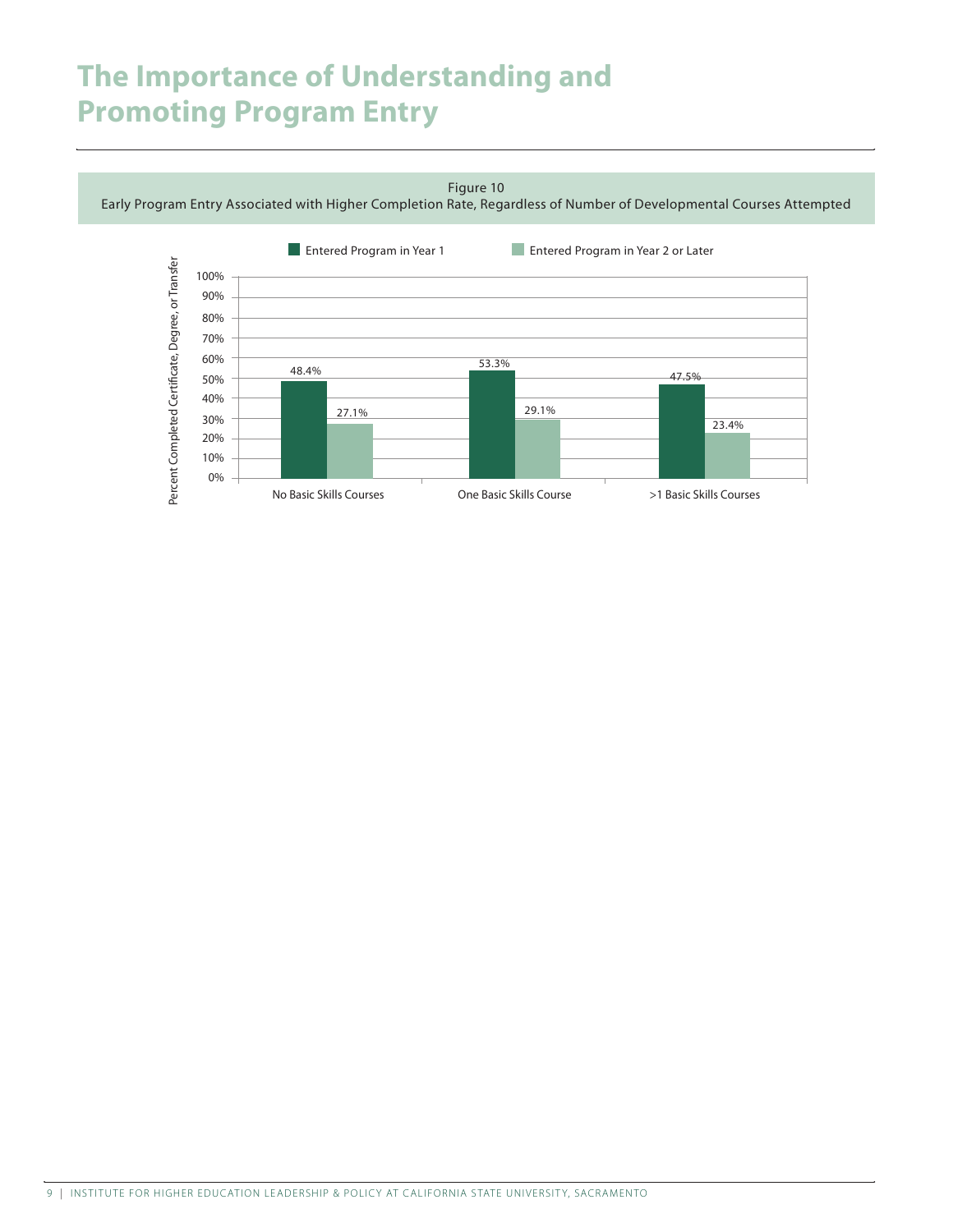### **Most Certificate and Degree Completers Earn an Award in their Primary Program**

Table 2 shows the field in which the highest credential was awarded for those concentrators who earned a certificate or degree from the CCC. Most of these students (70% or more) earned their highest credential in the same program they entered, suggesting that the method of assigning students to a primary program based on the field with the highest number of completed credits is reasonably accurate at identifying the program they intend to complete. Many associate degrees are awarded by the CCC in "general studies" or "interdisciplinary studies." For our purposes, these associate degrees were considered to be in-field for concentrators in the three liberal arts and sciences programs. Concentrators in several CTE programs had a significant share of associate degrees awarded in general or interdisciplinary studies, including Nursing, Communications/ Design, Business, and Engineering/Architecture, perhaps related to the greater transfer opportunities in those fields compared to other CTE fields.

| Table 2                                                                                          |
|--------------------------------------------------------------------------------------------------|
| Field of Highest CCC Credential among Concentrators Who Earned a Certificate or Associate Degree |

| (Primary) Program Entered        | Percent with Highest Credential in a<br>Liberal Arts Program | Percent with Highest Credential<br>in a CTE Program | Percent with Highest Credential in<br>the Same Program as that Entered |  |
|----------------------------------|--------------------------------------------------------------|-----------------------------------------------------|------------------------------------------------------------------------|--|
| <b>Liberal Arts and Sciences</b> | 86%                                                          | 14%                                                 | $\overline{\phantom{0}}$                                               |  |
| Arts/Humanities/English          | 87%                                                          | 13%                                                 | 80%                                                                    |  |
| Math/Natural Sciences            | 84%                                                          | 16%                                                 | 79%                                                                    |  |
| Social/Behavioral Sciences       | 87%                                                          | 13%                                                 | 85%                                                                    |  |
| Career/Technical                 | 14%                                                          | 86%                                                 | $\overline{\phantom{0}}$                                               |  |
| <b>Business</b>                  | 21%                                                          | 79%                                                 | 74%                                                                    |  |
| <b>Protective Services</b>       | 11%                                                          | 89%                                                 | 78%                                                                    |  |
| Education                        | 13%                                                          | 87%                                                 | 80%                                                                    |  |
| Allied Health                    | 12%                                                          | 88%                                                 | 83%                                                                    |  |
| Mechanics/Repair                 | 4%                                                           | 96%                                                 | 89%                                                                    |  |
| Communications/Design            | 22%                                                          | 78%                                                 | 70%                                                                    |  |
| Nursing                          | 22%                                                          | 78%                                                 | 76%                                                                    |  |
| Computers/Info Systems           | 14%                                                          | 86%                                                 | 74%                                                                    |  |
| Construction                     | 3%                                                           | 97%                                                 | 88%                                                                    |  |
| Engineering Technology           | 5%                                                           | 95%                                                 | 71%                                                                    |  |
| Cosmetology                      | 3%                                                           | 97%                                                 | 96%                                                                    |  |
| Manufacturing                    | 6%                                                           | 94%                                                 | 77%                                                                    |  |
| Agriculture                      | 13%                                                          | 87%                                                 | 76%                                                                    |  |
| Culinary                         | 14%                                                          | 86%                                                 | 80%                                                                    |  |
| Administrative                   | 12%                                                          | 88%                                                 | 87%                                                                    |  |
| Engineering/Architecture         | 19%                                                          | 81%                                                 | 72%                                                                    |  |
| Transportation                   | 11%                                                          | 89%                                                 | 84%                                                                    |  |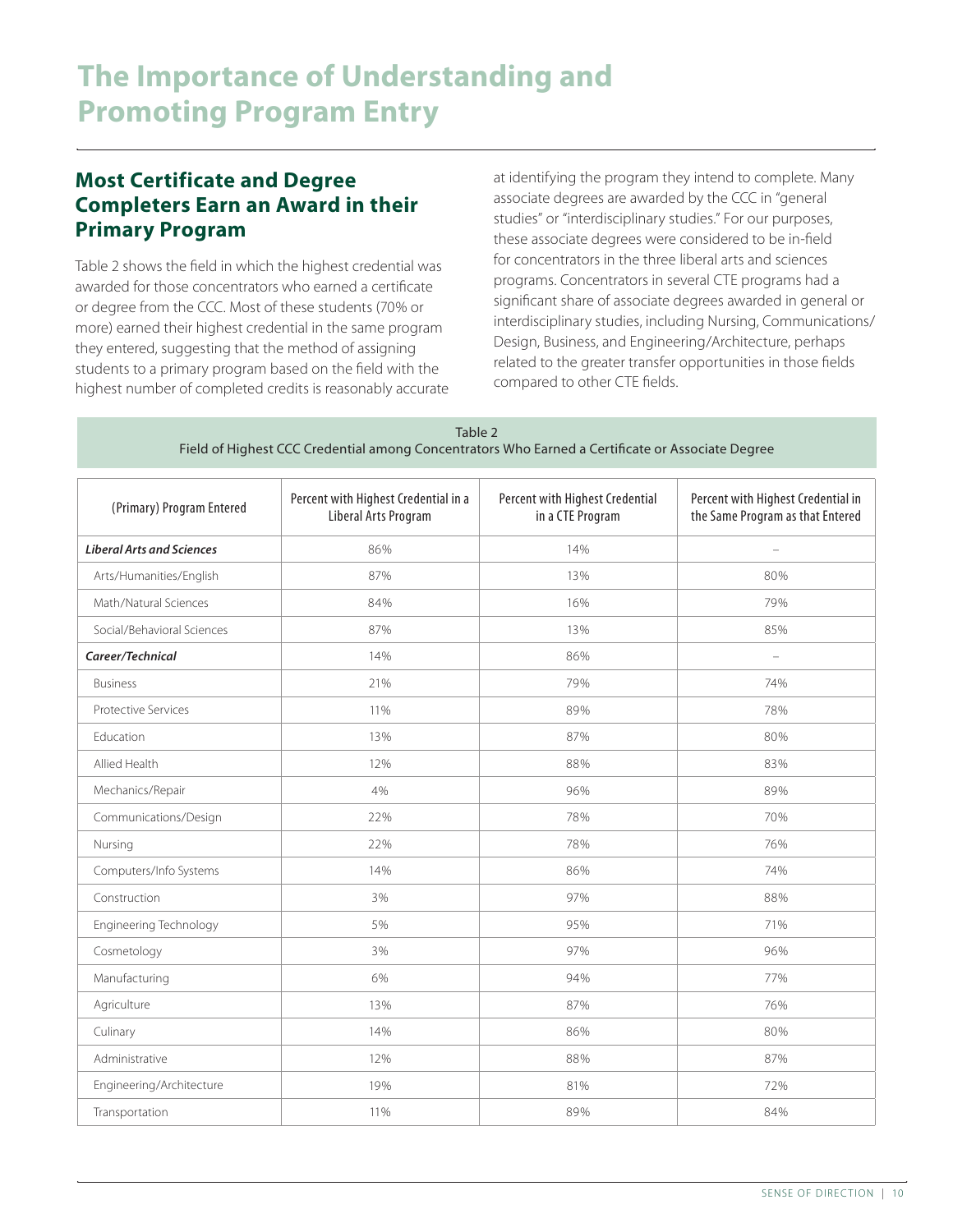# **Why Do So Many Students Not Enter Programs?**

Half (51%) of entering CCC students never achieved concentrator status, as they did not complete at least nine credits within a program area. This is especially disconcerting in view of the broad definition of "program" to include any nine credits in the liberal arts and sciences. Some of these non-concentrators likely never intended to enter a program, as many students enroll in the CCC for the purpose of taking a couple of courses to improve their job skills or for their own personal interest. But some entering students surely intended to enter a program but were unsuccessful. It would be ideal to know which students did and which did not intend to enter a program. Colleges could help credential-seeking students choose, enter, and complete programs and could redirect others to extension or assign them

lower priority access to courses and services. We can, however, reach some conclusions about the extent to which students tried, but failed, to enter a program.

### **Some Students Do Not Seek College Credentials**

Course taking patterns provide evidence that some students did not enter programs because they were not seeking credentials. Non-concentrators differed in the distribution of the courses they attempted across program areas (Table 3). Fewer of the course enrollments of non-concentrators were in the liberal arts and sciences, especially Math/Natural Sciences,

| Distribution of Courses Attempted by Program |                              |                   |  |  |
|----------------------------------------------|------------------------------|-------------------|--|--|
|                                              | <b>Program Concentrators</b> | Non-Concentrators |  |  |
| <b>Liberal Arts and Sciences</b>             | 56.7%                        | 34.4%             |  |  |
| Arts/Humanities/English                      | 23.9%                        | 17.8%             |  |  |
| Math/Natural Sciences                        | 15.1%                        | 6.9%              |  |  |
| Social/Behavioral Sciences                   | 17.7%                        | 9.7%              |  |  |
| Career/Technical                             | 25.4%                        | 35.6%             |  |  |
| <b>Business</b>                              | 5.6%                         | 8.2%              |  |  |
| <b>Protective Services</b>                   | 2.6%                         | 4.5%              |  |  |
| Education                                    | 3.8%                         | 3.9%              |  |  |
| Allied Health                                | 1.5%                         | 2.0%              |  |  |
| Mechanics/Repair                             | 1.1%                         | 1.7%              |  |  |
| Communications/Design                        | 1.8%                         | 2.1%              |  |  |
| Nursing                                      | 0.8%                         | 0.4%              |  |  |
| Computers/Information Systems                | 2.9%                         | 4.4%              |  |  |
| Construction                                 | 0.9%                         | 1.2%              |  |  |
| <b>Engineering Technology</b>                | 1.0%                         | 3.3%              |  |  |
| Cosmetology                                  | 0.5%                         | 0.3%              |  |  |
| Manufacturing                                | 0.6%                         | 1.1%              |  |  |
| Agriculture                                  | 0.6%                         | 0.8%              |  |  |
| Culinary                                     | 0.3%                         | 0.4%              |  |  |
| Administrative                               | 0.2%                         | 0.2%              |  |  |
| Engineering/Architecture                     | 0.3%                         | 0.3%              |  |  |
| Transportation                               | 0.1%                         | 0.1%              |  |  |
| Other CTE                                    | 0.8%                         | 0.9%              |  |  |
| <b>Other Areas</b>                           | 17.9%                        | 30.0%             |  |  |
| Basic Skills (non-ESL)                       | 8.7%                         | 11.4%             |  |  |
| English as a Second Language (ESL)           | 1.0%                         | 5.8%              |  |  |
| Physical Education                           | 5.7%                         | 8.8%              |  |  |
| Other (e.g., career guidance, tutoring)      | 2.5%                         | 4.0%              |  |  |
| <b>Total</b>                                 | 100.0%                       | 100.0%            |  |  |

| Table 3                                      |  |  |  |  |  |  |
|----------------------------------------------|--|--|--|--|--|--|
| Distribution of Courses Attempted by Program |  |  |  |  |  |  |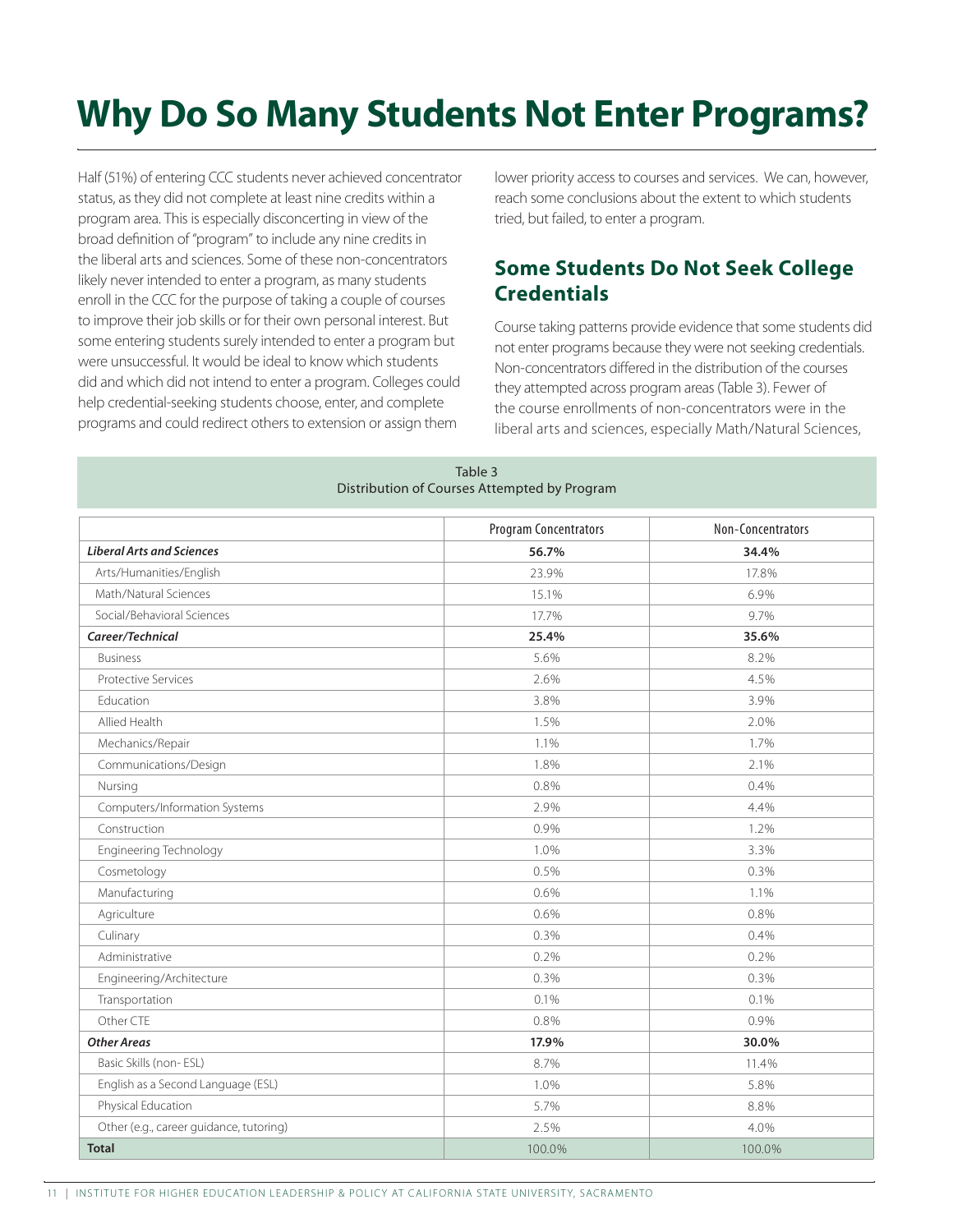### **Why Do So Many Students Not Enter Programs?**

and more were in physical education (PE) compared to concentrators. Non-concentrators took a higher share of courses in the CTE program areas and in basic skills and English as a Second Language, a likely reflection of their greater likelihood of enrolling in the CCC to improve job skills or basic skills but perhaps also an indicator that poor preparation was a factor impeding their entry into programs. Non-concentrators also attempted far fewer credits (total and college-level) at the CCC than did students who entered a program (Table 4) - another indication that some of them did not seek a credential.

#### **Many Students Intend but Fail to Enter Programs**

While some CCC students are not seeking a college credential, the data indicate that many students enroll seeking to enter a program but fail to do so. Table 4 shows that non-concentrators completed a much lower share of the credits they attempted, meaning they dropped and/or failed courses at a much higher rate than did students who successfully entered a program. This suggests that some non-concentrators enrolled with an interest in entering a program but encountered challenges in doing so that they were not able to overcome.

The initial goal students check on the application form can be an unreliable indicator of their specific intent, but it may indicate something about whether students enrolled in the CCC with any intention of entering a program of study and pursuing some kind of completion outcome.<sup>10</sup> Table 5 shows the initial goal indicated by concentrators and non-concentrators. Among non-concentrators, 32% had indicated a goal of completion when they initially enrolled and 40% indicated a non-completion goal. This suggests that, while many non-concentrators likely never intended to enter or complete a program, a substantial share of them did. Looked at another way, 62% of students who indicated a completion goal when they initially enrolled actually entered a program which, while much higher than the overall rate of entering a program (49%),

| Table 4<br><b>Credits Attempted and Completed</b> |                                                   |       |  |  |  |  |
|---------------------------------------------------|---------------------------------------------------|-------|--|--|--|--|
|                                                   | <b>Program Concentrators</b><br>Non-Concentrators |       |  |  |  |  |
| Average Total Credits (includes basic skills)     |                                                   |       |  |  |  |  |
| Attempted                                         | 70.8                                              | 13.1  |  |  |  |  |
| Completed                                         | 52.6                                              | 5.7   |  |  |  |  |
| Credit Completion Rate                            | 74.3%                                             | 43.5% |  |  |  |  |
| <b>Average College-Level Credits</b>              |                                                   |       |  |  |  |  |
| Attempted                                         | 66.2                                              | 10.0  |  |  |  |  |
| Completed                                         | 49.3                                              | 4.1   |  |  |  |  |
| Credit Completion Rate                            | 74.5%                                             | 41.0% |  |  |  |  |

|                      | Table 5 |  |
|----------------------|---------|--|
| Stated Goal at Entry |         |  |

| <b>Stated Goal at Entry</b>                                                      | <b>Program Concentrators</b> |         | Non-Concentrators |         | <b>Total Cohort</b> |                           |
|----------------------------------------------------------------------------------|------------------------------|---------|-------------------|---------|---------------------|---------------------------|
|                                                                                  | <b>Number</b>                | Percent | <b>Number</b>     | Percent | <b>Number</b>       | <b>Program Entry Rate</b> |
| Completion (certificate, degree, transfer)                                       | 115.444                      | 55%     | 72.228            | 32%     | 187,672             | 62%                       |
| Non-Completion (discovery, educational development,<br>job skills, basic skills) | 41.251                       | 19%     | 88.465            | 40%     | 129,716             | 32%                       |
| Undecided or No Goal Indicated                                                   | 54,362                       | 26%     | 62.408            | 28%     | 116,770             | 47%                       |
| <b>Total</b>                                                                     | 211.057                      | 100%    | 223,101           | 100%    | 434.158             | 49%                       |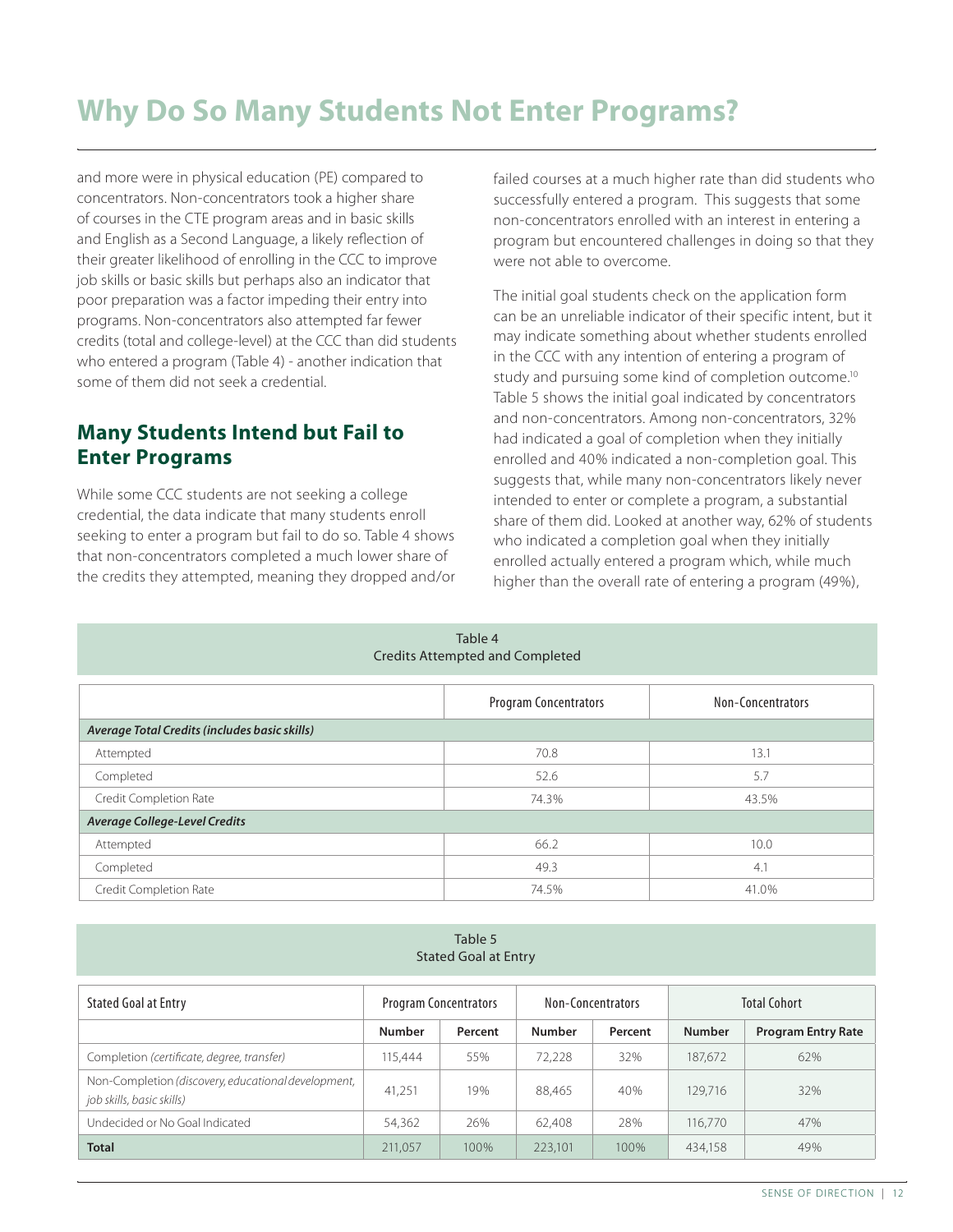### **Why Do So Many Students Not Enter Programs?**

still means that more than a third of students who had indicated an interest in completing a college credential at the time they enrolled failed to reach the milestone of entering a program.

Many CCC students face obstacles related to their lack of academic preparation, and become discouraged by the long road through developmental coursework required for completion of a degree or transfer. Mirroring national trends, efforts are underway in the CCC to improve processes for assessing students' basic skills in math and English and placing students in appropriate courses, and to develop innovative solutions for providing effective developmental education to those who are not yet ready for college-level coursework.

Many certificate programs can be entered and completed without basic skills coursework, as they do not have math or English requirements, but many entering students may not be aware of these options. With better guidance from the colleges, more students could find their way into and through certificate programs, but advising is hampered by limited resources and a lack of familiarity among academic advisors with CTE options. Efforts to increase the number of students completing certificate programs should focus on ensuring that graduates acquire adequate math and English skills in those programs, an effort going on nationally through "contextualized" developmental education coursework that incorporates these basic skills into content courses in certificate programs.

Taken together, the patterns of non-concentrators suggest that a substantial number of them likely enrolled in the CCC with some intent to pursue a college credential but dropped out before making enough progress to enter a program. One third of non-concentrators listed a goal of completing some kind of college certificate or degree on their initial application, and a quarter of them actually attempted to enter a program (i.e., attempted 9 credits in a program area). Given the large numbers of underprepared, low income, first generation college students that enroll in the CCC, many likely drop out before entering a program for a wide variety of academic and personal reasons, or because they found too little support at the colleges to help them find their way into a coherent program of study.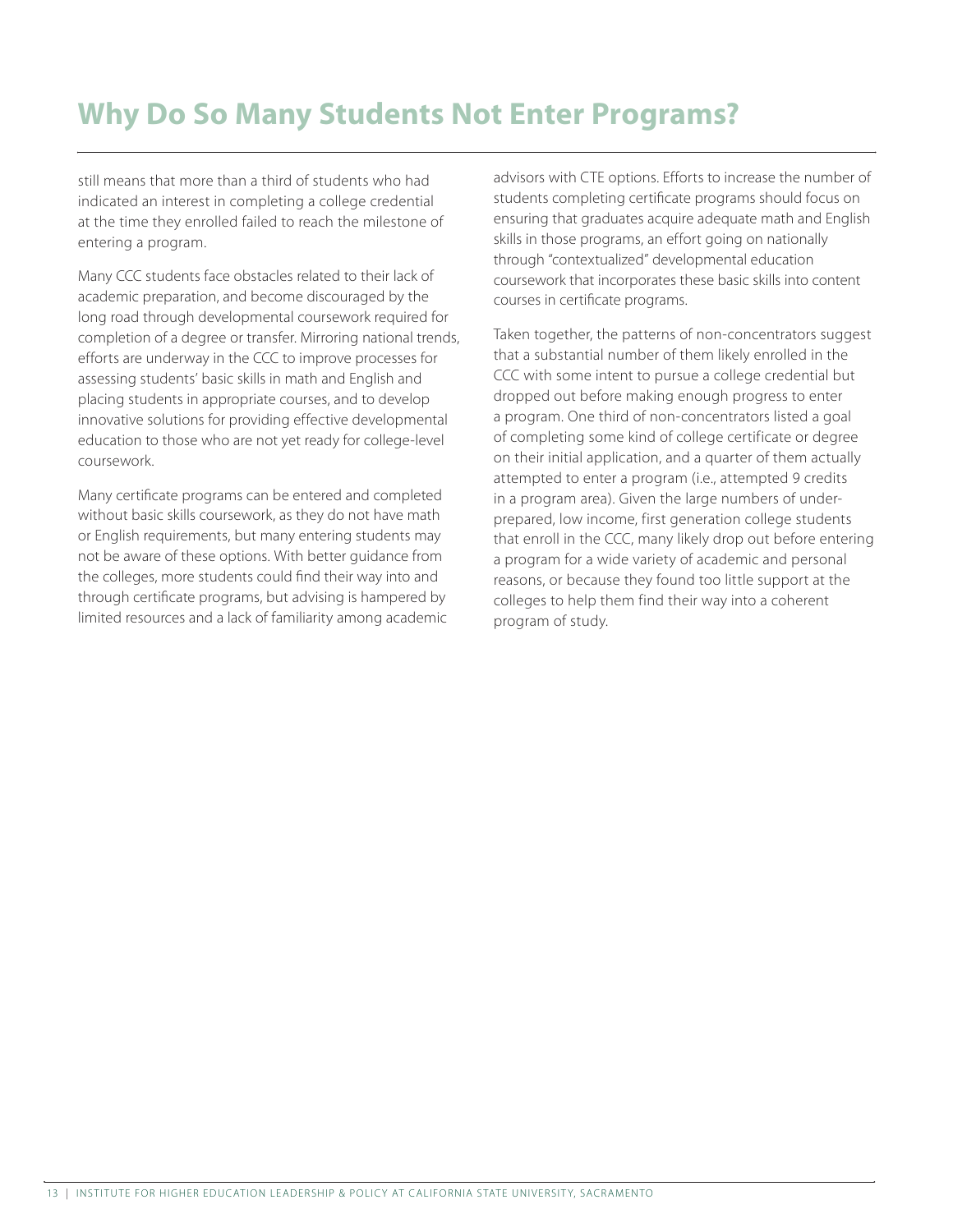# **Conclusions and Recommendations**

The analyses in this report point to three primary conclusions:

1. Entering a program of study is a critical milestone on the path to completing a college certificate or degree that only half of all entering CCC students reach.

There are likely many reasons that half of students don't reach this milestone, including that some students never intended to, as they enrolled only to take a course (or a few) to upgrade their skills or pursue a personal interest. But our analysis indicates that a significant number of those who did not enter a program had enrolled in the CCC with some intent to pursue a college credential. A third of them had indicated so on their initial enrollment forms, and about a quarter of them actually attempted to enter a program. Some of these students likely dropped out for a variety of personal and financial reasons that are not easily remedied by the colleges. But many others who were academically under-prepared (as are the majority of all CCC students) likely found themselves stuck in developmental course sequences. Others failed to receive the necessary guidance to understand the many program options – particularly CTE programs - and find their way into a program of study.

The upside from helping students enroll in programs of study is potentially huge. Our analysis showed that 50,000 students in one entering cohort alone attempted but failed to enter a program of study and student goal statements suggest that at *least* another 25,000 intended, but failed, to enter a program of study. This suggests that there are hundreds of thousands of students, across multiple entering cohorts, who hope but fail to take this important step to program completion.

2. The earlier students enter a program, the more likely they are to complete a certificate, degree or transfer.

Our analysis showed that students who entered a program in the first year were nearly twice as likely to complete a program within six years as students who entered a program later. While this finding does not prove that early program entry *causes* students to complete, the results are compelling enough to conclude that colleges should focus on helping incoming students understand the options available to them and enter a program of study fairly quickly. Community colleges offer a wide array of programs, from short-term certificates to degrees requiring several years to complete, across a large number of fields and disciplines. But they typically offer little guidance to

incoming students in choosing from among what can be an overwhelming number of options. The colleges generally do not organize their instructional offerings around a set of coherent programs with a sequence of classes that students can clearly access as they progress through a clear set of requirements. In most cases, students do not declare majors and colleges do not track student progress within programs. College processes are not focused on program entry and completion, despite the fact that program entry is a necessary step on the path to a college credential.

3. Analyzing students' course-taking patterns provides reliable information for determining their intended programs, but better data are needed for effective student guidance and program review.

Observing the field in which a student completed the highest number of college-level credits appears to provide good information about his or her intended program of study, although doing so may overstate the interest of students in the liberal arts and sciences. As it involves looking, after the fact, at a student's entire record of CCC attendance over six years, it is most useful for examining overall patterns of student progress in order to make institution-wide changes to better serve future students. This approach is of little value in providing individual students with guidance on choosing and entering a program of study. To best help incoming and current students, the colleges should collect and maintain better information from students on why they are enrolling, help students refine their goals over time, and track their progress toward their goals. Accurate data on the intended program of study for all credential-seeking students would be an invaluable tool for reviewing program effectiveness. With the current state of data, program review efforts cannot typically include an evaluation of program completion rates and employment outcomes because colleges do not track enrollments by program.

#### **Recommendations**

Specific steps the colleges could take to increase the numbers of students who successfully enter programs of study in their first year include:

 $\blacksquare$  Help incoming students learn about and choose programs of study through orientation or a required firstterm course that covers program options as well as more general college success skills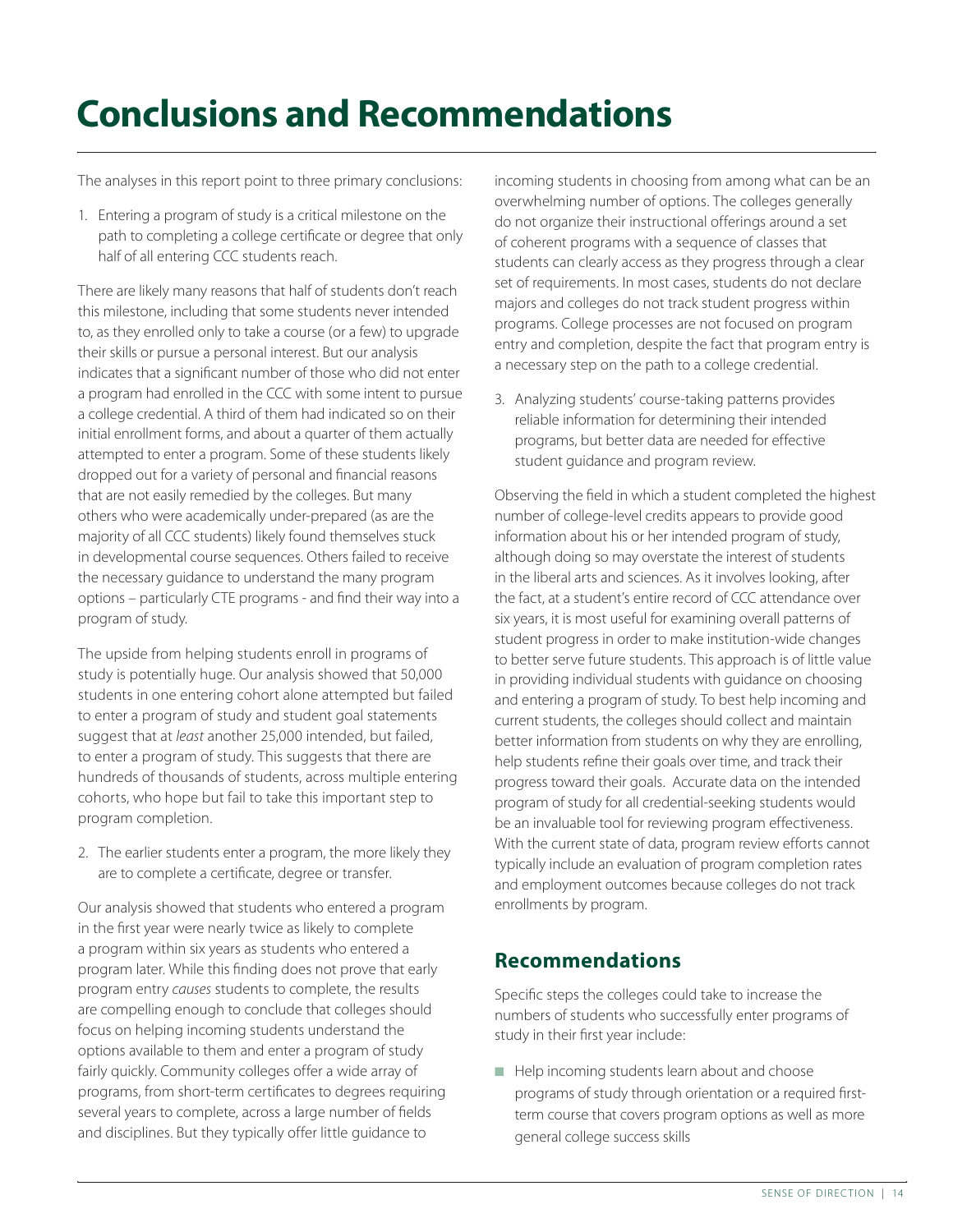### **Conclusion and Recommendations**

- Ensure that certificate and degree programs are well structured and provide roadmaps of required or strongly recommended course sequences for each program of study so that students know what courses they should take in their first year of pursuing a program
- $\blacksquare$  Develop class schedules to ensure availability of courses based on students' declared programs
- $\blacksquare$  Ensure that certificate and degree programs are well structured for part-time students, given that they make up a substantial majority of entering students (even as efforts are made to increase the proportion of students who attend full-time)
- $\blacksquare$  Provide better professional development opportunities for academic advising staff, to ensure they can provide guidance for students on the full range of program options at the colleges
- $\blacksquare$  Accelerate reforms to basic skills instruction with special attention to contextualized instruction that integrates developmental math and English skills into content courses
- $\blacksquare$  Require students to declare a major program of study after a certain amount of time or accumulation of credits, and assign students faculty advisors in their declared major programs
- **n** Improve coordination between high school and community college programs to ensure that all articulated courses offered in the high schools are part of structured certificate or degree programs and to provide high school students more opportunities to learn about college program offerings
- Keep up-to-date records of each student's major program of study so that students can be appropriately advised as to the courses they need.

The national focus on increasing college completion has taken hold in the CCC, and that commitment must be matched by bold actions toward reforming state and system policies and campus practices. Sharing "best practices" and attempting to scale up small student support programs will not affect enough students to move the needle sufficiently on completion. Re-conceptualizing the access mission as providing access to well-defined and structured programs, and reforming college processes to assist students in choosing, entering, and completing those programs, will go far toward addressing the needs of students for college credentials of value and the needs of California for a welleducated workforce and citizenry.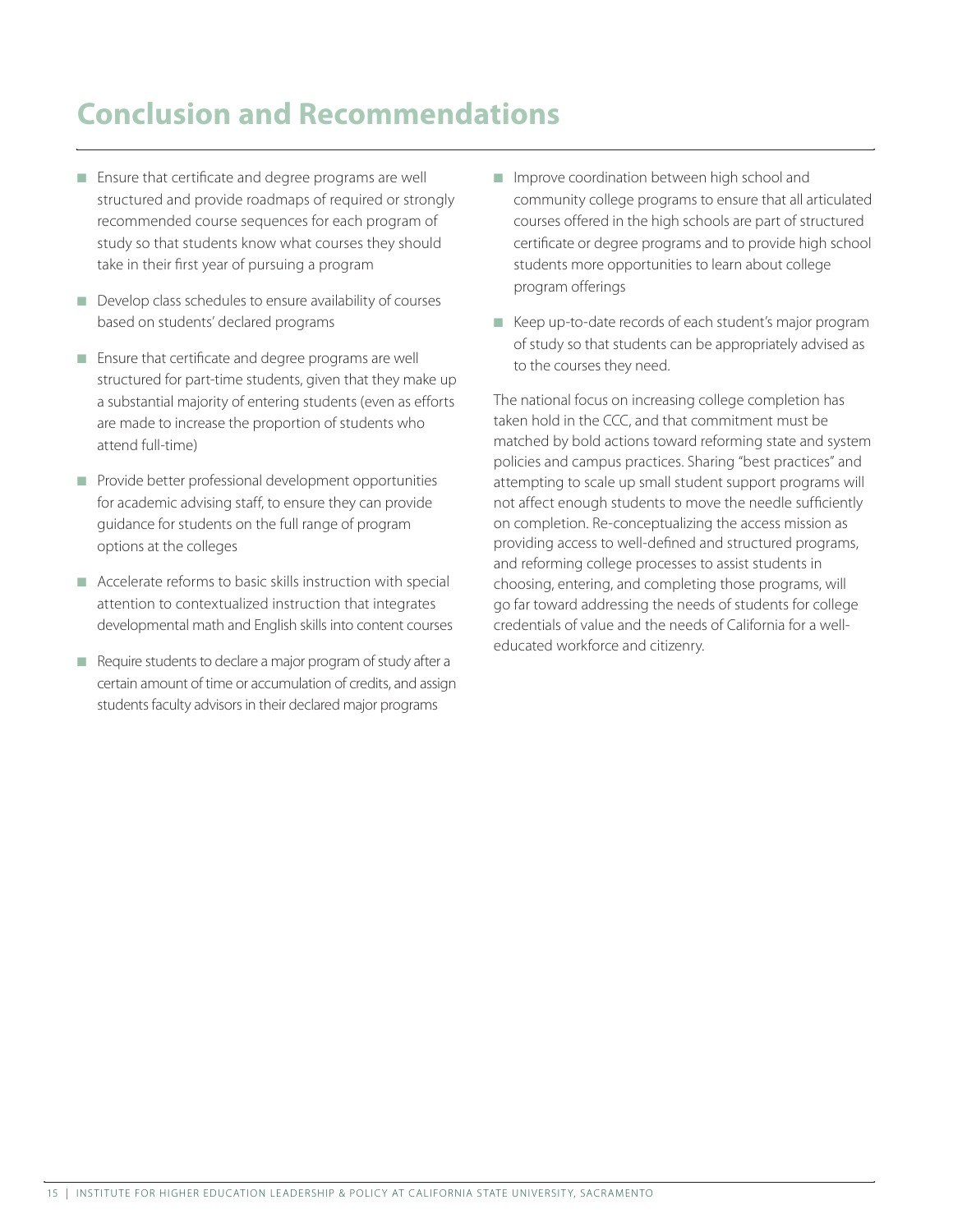# **Endnotes**

- 1 Offenstein, J. & Shulock, N. (2010). *Taking the next step: The promise of intermediate measures for meeting postsecondary completion goals*. Boston, MA: Jobs for the Future; Leinbach, D.T. & Jenkins, D. (2008). *Using longitudinal data to increase community college student success: A guide to measuring milestone and momentum point attainment*. New York: Columbia University, Teachers College, Community College Research Center.
- 2 Jenkins, D. (2011). *Get with the program: Accelerating community college students' entry into and completion of programs of study*. New York: Columbia University, Teachers College, Community College Research Center.
- 3 Scott-Clayton, J. (2011). *The shapeless river: Does a lack of structure inhibit students' progress at community colleges?* New York: Columbia University, Teachers College, Community College Research Center.
- Nitecki, E. M. (2011). The power of the program: How the academic program can improve community college student success. *Community College Review*, 39(2), 98-120.
- 5 Bailey, T., Jenkins, D. & Leinbach, T. (2006). *Is student success labeled institutional failure? Student goals and graduation rates in the accountability debate at community colleges*. New York: Columbia University, Teachers College, Community College Research Center.
- 6 Jenkins, 2011
- 7 Excluding entering students who already possessed an associate or bachelor's degree from the analyses did not make any substantial difference in the findings – when those students were excluded, 63% of entering students attempted to enter a program and 51% actually did. Given the minimal impact on the results, and the understanding that many people with degrees enroll in the CCC to re-train for a career change, we present the findings for the total cohort.
- 8 This report combines all persons of Asian and Pacific Islander descent into one category.
- 9 Note that we define "Transfer with no Award" as a higher outcome than "Certificate" and "Associate Degree" despite the fact that some students who enroll in a university after attending the CCC do so after having accumulated fewer credits than do students who complete a CCC certificate or associate degree. This order makes it easier to see the portion of students who earn a credential at a community college.
- 10 For example, in an analysis of the 2003-04 entering cohort of CCC students (not published in any report), we found a completion rate of 34% among those who indicated a completion goal (certificate, degree or transfer) compared to a completion rate of 18% among those who indicated a non-completion goal when they first enrolled.